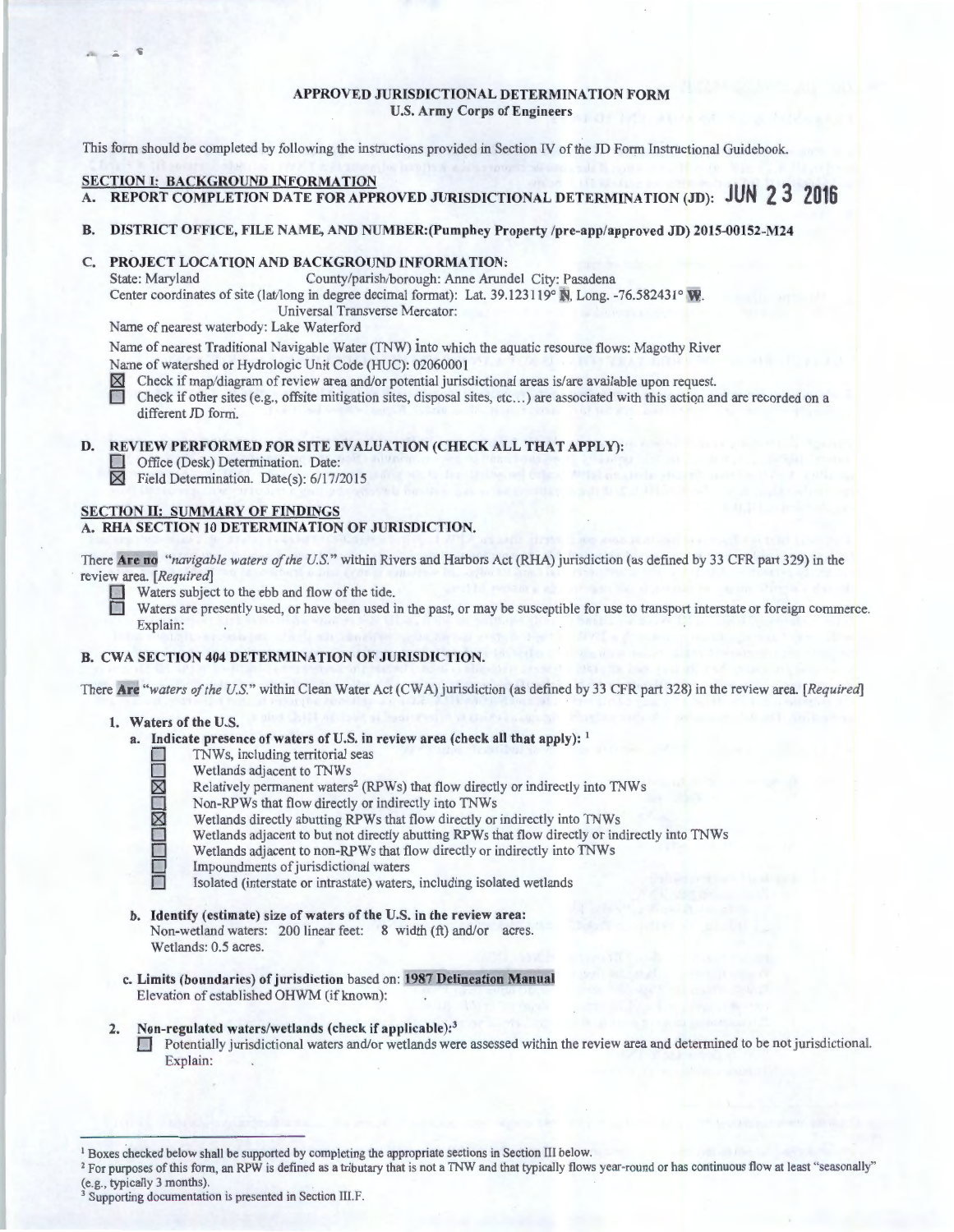## SECTION III: CWA ANALYSIS

#### A. TNWs AND WETLANDS ADJACENT TO TNWs

The agencies will assert jurisdiction over TNWs and wetlands adjacent to TNWs. If the aquatic resource is a TNW, complete Section III.A.I and Section 111.D.1. only; if the aquatic resource is a wetland adjacent to a TNW, complete Sections Ill.A.I and 2 and Section 111.D.1.; otherwise, see Section 111.B below.

1. TNW

Identify TNW:

Summarize rationale supporting determination:

#### 2. Wetland adjacent to TNW

Summarize rationale supporting conclusion that wetland is "adjacent" :

### B. CHARACTERISTICS OF TRIBUTARY (THAT IS NOT A TNW) AND ITS ADJACENT WETLANDS (IF ANY):

This section summarizes information regarding characteristics of the tributary and its adjacent wetlands, if any, and it helps determine whether or not the standards for jurisdiction established under *Rapanos* have been met.

The agencies will assert jurisdiction over non-navigable tributaries of TNWs where the tributaries are " relatively permanent waters" (RPWs), i.e. tributaries that typically flow year-round or have continuous flow at least seasonally (e.g., typically 3 months). A wetland that directly abuts an RPW is also jurisdictional. If the aquatic resource is not a TNW, but has year-round (perennial) flow, skip to Section 111.D.2. If the aquatic resource is a wetland directly abutting a tributary with perennial flow, skip to Section III.D.4.

A wetland that is adjacent to but that does not directly abut an RPW requires a significant nexus evaluation. Corps districts and EPA regions will include in the record any available information that documents the existence of a significant nexus between a relatively permanent tributary that is not perennial (and its adjacent wetlands if any) and a traditional navigable water, even though a significant nexus finding is not required as a matter of law.

If the waterbody<sup>4</sup> is not an RPW, or a wetland directly abutting an RPW, a JD will require additional data to determine if the waterbody has a significant nexus with a TNW. If the tributary has adjacent wetlands, the significant nexus evaluation must consider the tributary in combination with all of its adjacent wetlands. This significant nexus evaluation that combines, for analytical purposes, the tributary and all of its adjacent wetlands is used whether the review area identified in the JD request is the tributary, or its adjacent wetlands, or both. If the JD covers a tributary with adjacent wetlands, complete Section 111.B.1 for the tributary, Section 111.B.2 for any onsite wetlands, and Section 111.B.3 for all wetlands adjacent to that tributary, both onsite and offsite. The determination whether a significant nexus exists is determined in Section 111.C below.

l. Characteristics of non-TNWs that flow directly or indirectly into TNW

- (i) General Area Conditions: Watershed size: Pick List Drainage area: acres Average annual rainfall: inches Average annual snowfall: inches
- (ii) Physical Characteristics:

(a) Relationship with TNW: Tributary flows directly into TNW. D Tributary flows through Pick Lisf tributaries before entering TNW.

Project waters are Pick List river miles from TNW. Project waters are Pick List river miles from RPW. Project waters are Pick List aerial (straight) miles from TNW. Project waters are Pick List aerial (straight) miles from RPW. Project waters cross or serve as state boundaries. Explain:

Identify flow route to TNW<sup>5</sup>: Tributary stream order, if known:

<sup>&</sup>lt;sup>4</sup> Note that the Instructional Guidebook contains additional information regarding swales, ditches, washes, and erosiona features generally and in the arid **West**.

*<sup>5</sup>*Flow route can be described by identifying, e.g. , tributary a, which flows through the review area, to flow into tributary b, which then flows into TNW.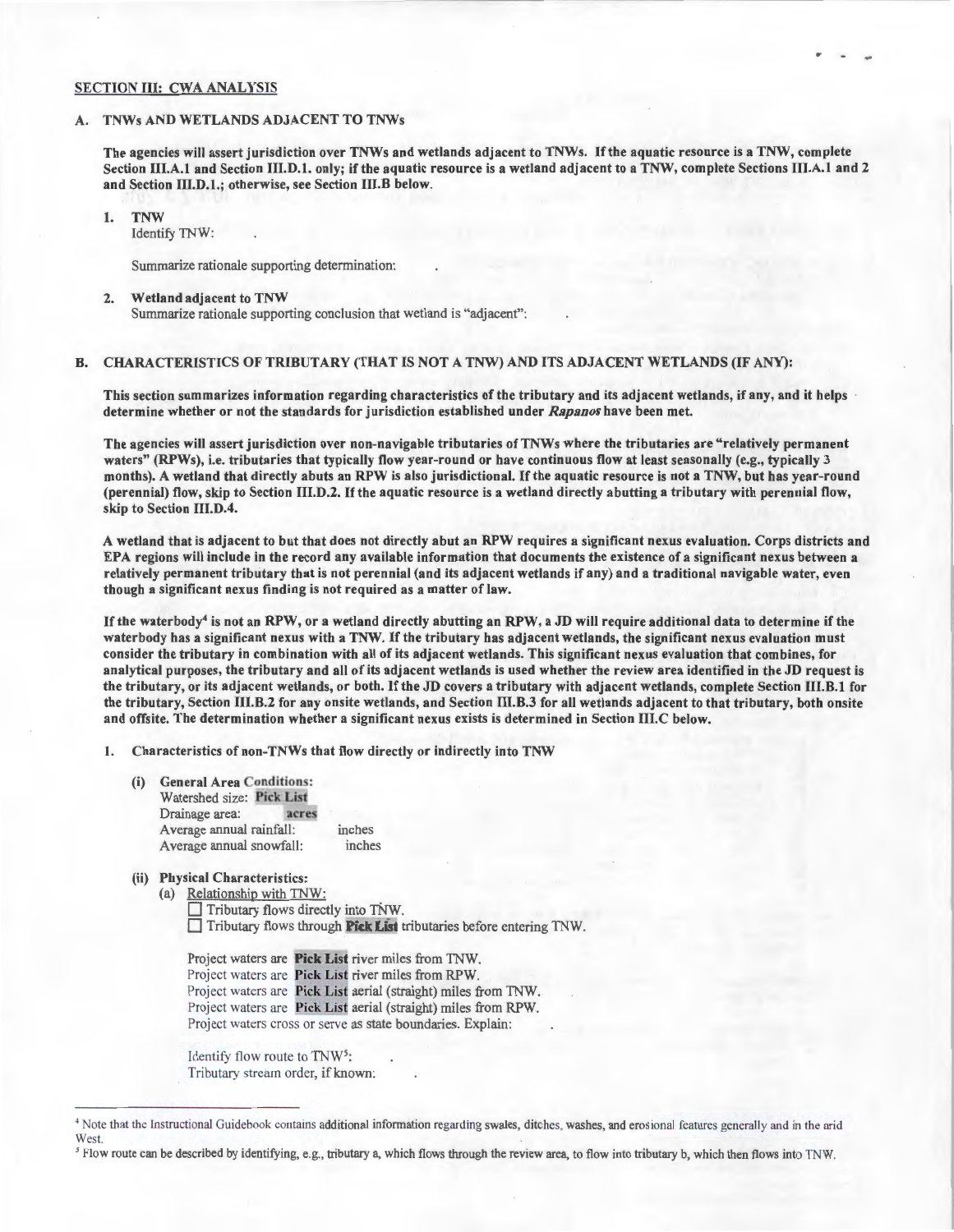| (b)         | General Tributary Characteristics (check all that apply):             |                                                                                                                                     |  |
|-------------|-----------------------------------------------------------------------|-------------------------------------------------------------------------------------------------------------------------------------|--|
|             | Tributary is:<br>Natural                                              |                                                                                                                                     |  |
|             | Artificial (man-made). Explain: Stormdrain outfall.                   |                                                                                                                                     |  |
|             | Manipulated (man-altered). Explain:                                   |                                                                                                                                     |  |
|             | Tributary properties with respect to top of bank (estimate):          |                                                                                                                                     |  |
|             | Average width:<br>feet                                                |                                                                                                                                     |  |
|             | Average depth:<br>feet                                                |                                                                                                                                     |  |
|             | Average side slopes: Pick List.                                       |                                                                                                                                     |  |
|             |                                                                       |                                                                                                                                     |  |
|             | Primary tributary substrate composition (check all that apply):       |                                                                                                                                     |  |
|             | Silts<br>Sands<br>Cobbles<br>Gravel                                   | Concrete<br>Muck                                                                                                                    |  |
|             | Bedrock<br>Vegetation. Type/% cover:                                  |                                                                                                                                     |  |
|             | Other. Explain:                                                       |                                                                                                                                     |  |
|             |                                                                       |                                                                                                                                     |  |
| discharges. |                                                                       | Tributary condition/stability [e.g., highly eroding, sloughing banks]. Explain: Highly eroded - pulsed from stormwater              |  |
|             | Presence of run/riffle/pool complexes. Explain:                       |                                                                                                                                     |  |
|             | Tributary geometry: Pick List                                         |                                                                                                                                     |  |
|             | Tributary gradient (approximate average slope):                       | $\frac{0}{0}$                                                                                                                       |  |
| (c)         |                                                                       |                                                                                                                                     |  |
|             | Flow:<br>Tributary provides for: Pick List                            |                                                                                                                                     |  |
|             | Estimate average number of flow events in review area/year: Pick List |                                                                                                                                     |  |
|             | Describe flow regime: Flashy.                                         |                                                                                                                                     |  |
|             | Other information on duration and volume:                             |                                                                                                                                     |  |
|             |                                                                       |                                                                                                                                     |  |
|             | Surface flow is: Pick List. Characteristics: Storm drain outfalls.    |                                                                                                                                     |  |
|             | Subsurface flow: Pick List. Explain findings:                         |                                                                                                                                     |  |
|             | $\Box$ Dye (or other) test performed:                                 |                                                                                                                                     |  |
|             |                                                                       |                                                                                                                                     |  |
|             | Tributary has (check all that apply):                                 |                                                                                                                                     |  |
|             | Bed and banks<br>OHWM <sup>6</sup> (check all indicators that apply): |                                                                                                                                     |  |
|             | $\Box$ clear, natural line impressed on the bank                      | the presence of litter and debris<br>$\Box$                                                                                         |  |
|             | changes in the character of soil                                      | destruction of terrestrial vegetation                                                                                               |  |
|             | shelving                                                              | the presence of wrack line                                                                                                          |  |
|             | vegetation matted down, bent, or absent                               | sediment sorting                                                                                                                    |  |
|             | leaf litter disturbed or washed away                                  | scour                                                                                                                               |  |
|             | sediment deposition                                                   | multiple observed or predicted flow events                                                                                          |  |
|             | water staining                                                        | abrupt change in plant community                                                                                                    |  |
|             | other (list):<br>Discontinuous OHWM. <sup>7</sup> Explain:            |                                                                                                                                     |  |
|             |                                                                       |                                                                                                                                     |  |
|             |                                                                       | If factors other than the OHWM were used to determine lateral extent of CWA jurisdiction (check all that apply):                    |  |
|             | High Tide Line indicated by:                                          | Mean High Water Mark indicated by:                                                                                                  |  |
|             | oil or scum line along shore objects                                  | survey to available datum;                                                                                                          |  |
|             | fine shell or debris deposits (foreshore)                             | physical markings;                                                                                                                  |  |
|             | physical markings/characteristics                                     | vegetation lines/changes in vegetation types.                                                                                       |  |
|             | tidal gauges<br>other (list):                                         |                                                                                                                                     |  |
|             |                                                                       |                                                                                                                                     |  |
|             | (iii) Chemical Characteristics:                                       |                                                                                                                                     |  |
|             |                                                                       | Characterize tributary (e.g., water color is clear, discolored, oily film; water quality; general watershed characteristics, etc.). |  |
|             | Explain:                                                              |                                                                                                                                     |  |
|             | Identify specific pollutants, if known:                               |                                                                                                                                     |  |

<sup>6</sup> A natural or man-made discontinuity in the OHWM does not necessarily sever jurisdiction (e.g., where the stream temporarily flows underground, or where the OHWM has been removed by development or agricultural practices). Where there is a break in the OHWM that is unrelated to the waterbody's flow regime (e.g., flow over a rock outcrop or through a culvert), the agencies will look for indicators of flow above and below the break. 'Ibid.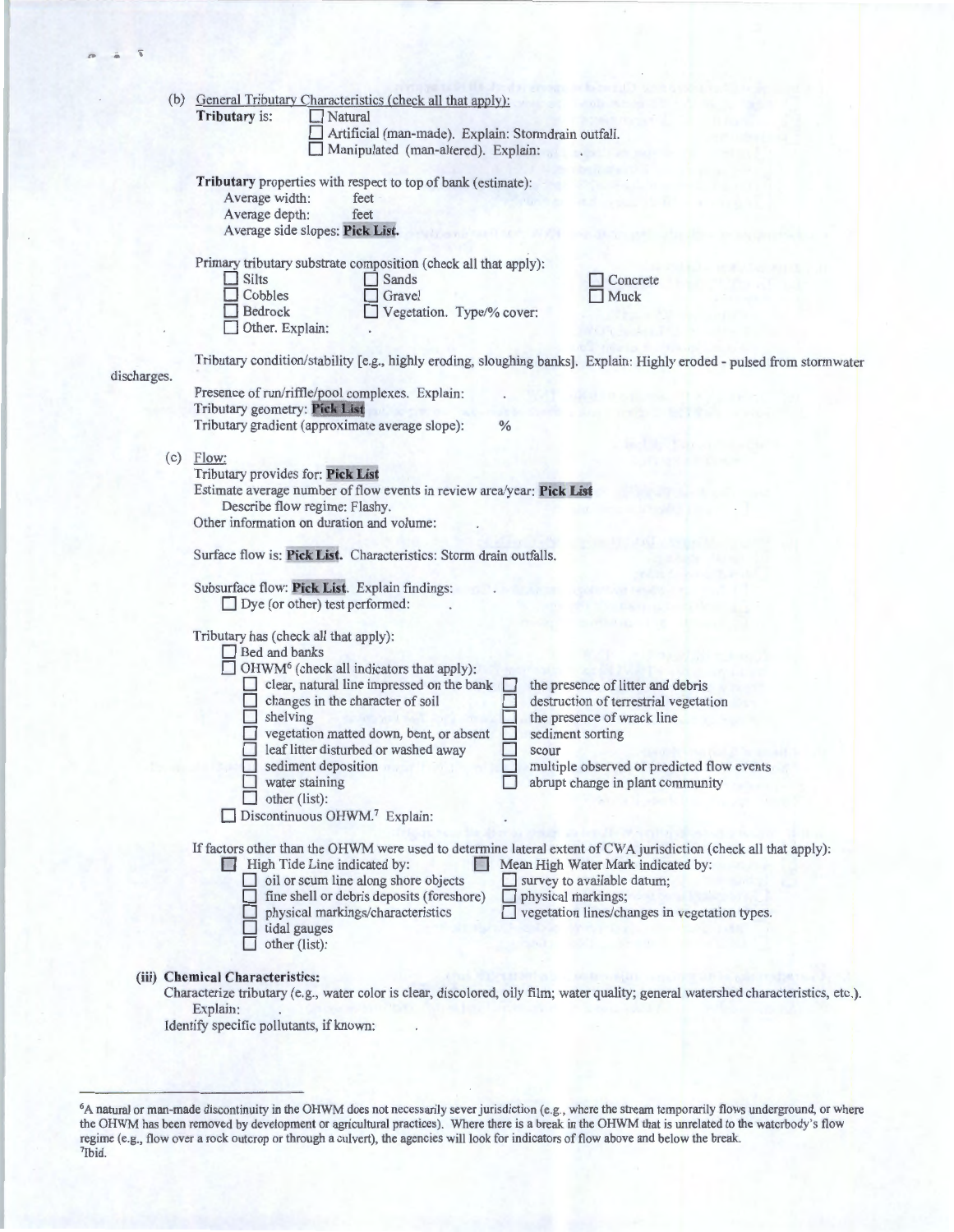#### (iv) Biological Characteristics. Channel supports (check all that apply):

Riparian corridor. Characteristics (type, average width):

- Wetland fringe. Characteristics:
- Habitat for:
	- D Federally Listed species. Explain findings:
	- D Fish/spawn areas. Explain findings:
	- $\Box$  Other environmentally-sensitive species. Explain findings:
	- $\Box$  Aquatic/wildlife diversity. Explain findings:

#### 2. Characteristics of wetlands adjacent to non-TNW that flow directly or indirectly into TNW

#### (i) Physical Characteristics:

(a) General Wetland Characteristics: Properties:

Wetland size:0.5 acres Wetland type. Explain: POWC.

Wetland quality. Explain: Poor.

Project wetlands cross or serve as state boundaries. Explain:

(b) General Flow Relationship with Non-TNW:

Flow is: Pick List, Explain: Flash drainage of rainwater running off impervious surfaces of the shopping center.

Surface flow is: Pick List Characteristics: Flashy.

Subsurface flow: Pick List. Explain findings:  $\Box$  Dye (or other) test performed:

- (c) Wetland Adjacency Determination with Non-TNW:
	- $\Box$  Directly abutting
	- $\Box$  Not directly abutting
		- Discrete wetland hydrologic connection. Explain:
		- D Ecological connection. Explain:
		- D Separated by berm/barrier. Explain:

#### (d) Proximity (Relationship) to TNW

Project wetlands are Pick List river miles from TNW·. Project waters are Pick List aerial (straight) miles from TNW. Flow is from: Pick List. Estimate approximate location of wetland as within the Pick List floodplain.

## (ii) Chemical Characteristics:

Characterize wetland system (e.g., water color is clear, brown, oil film on surface; water quality; general watershed characteristics; etc.). Explain:

Identify specific pollutants, if known:

## (iii) Biological Characteristics. Wetland supports (check all that apply):

- Riparian buffer. Characteristics (type, average width): ...
- $\Box$  Vegetation type/percent cover. Explain:<br> $\Box$  Habitat for:
	- Habitat for:
		- D Federally Listed species. Explain findings:
		- D Fish/spawn areas. Explain findings:
		- D Other environmentally-sensitive species. Explain findings:
		- $\Box$  Aquatic/wildlife diversity. Explain findings:

## 3. Characteristics of all wetlands adjacent to the tributary (if any)

All wetland(s) being considered in the cumulative analysis: Pick List<br>Approximately () acres in total are being considered in the cumulative ) acres in total are being considered in the cumulative analysis.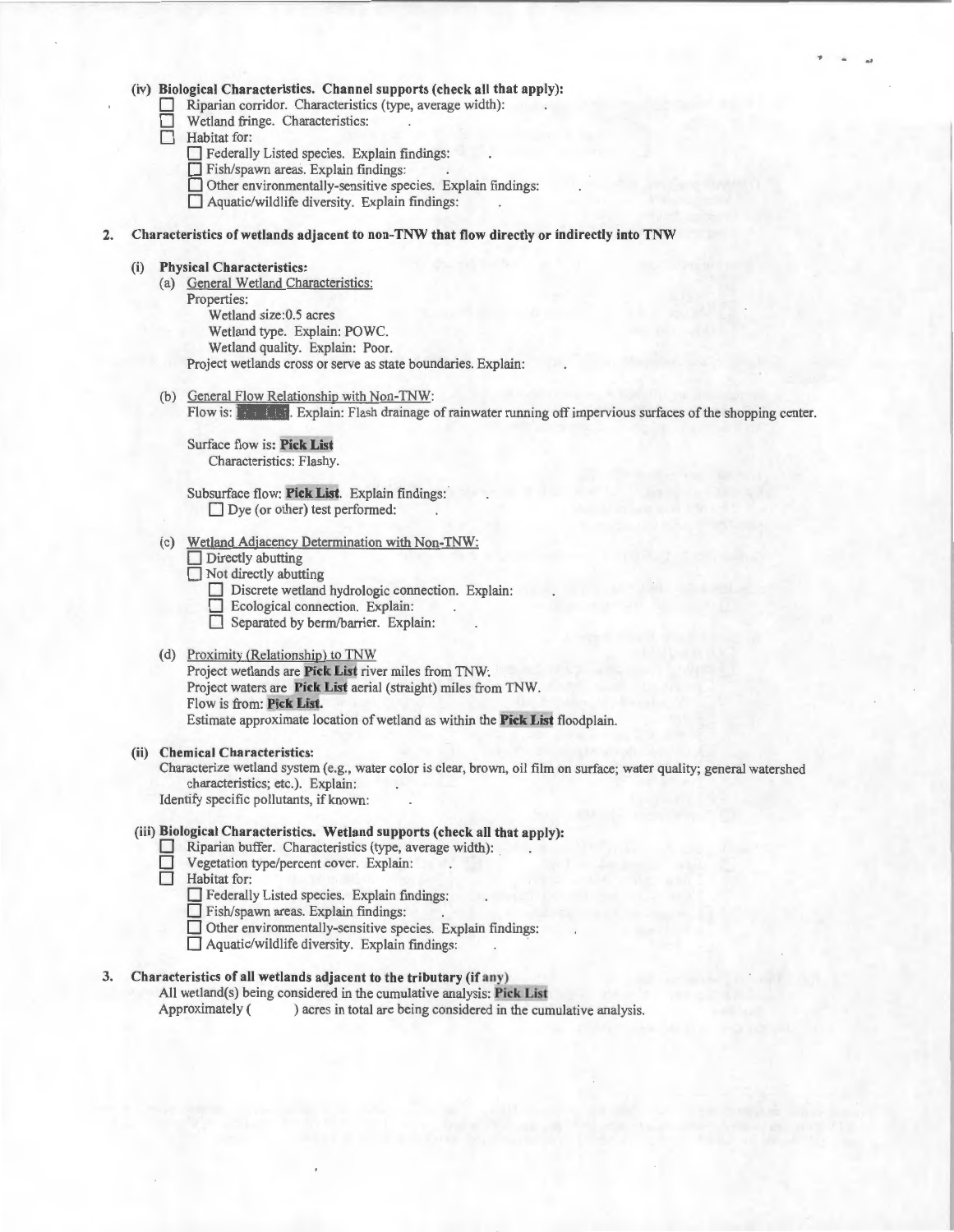For each wetland, specify the following:

Directly abuts? (Y/N) Size (in acres) Directly abuts? (Y/N) Size (in acres)

"

×

Summarize overall biological, chemical and physical functions being performed:

## C. SIGNIFICANT NEXUS DETERMINATION

A significant nexus analysis will assess the flow characteristics and functions of the tributary itself and the function s performed by any wetlands adjacent to the tributary to determine if they significantly affect the chemical, physical, and biological integrity ofa TNW. For each of the following situations, a significant nexus exists ifthe tributary, in combination with all of its adjacent wetlands, has more than a speculative or insubstantial effect on the chemical, physical and/or biological integrity of a TNW. Considerations when evaluating significant nexus include, but are not limited to the volume, duration, and frequency of the flow of water in the tributary and its proximity to a TNW, and the functions performed by the tributary and all its adjacent wetlands. It is not appropriate to determine significant nexus based solely on any specific threshold of distance (e.g. between a tributary and its adjacent wetland or between a tributary and the TNW). Similarly, the fact an adjacent wetland lies within or outside of a floodplain is not solely determinative of significant nexus.

Draw connections between the features documented and the effects on the TNW, as identified in the *Rapanos* Guidance and discussed in the Instructional Guidebook. Factors to consider include, for example:

- Does the tributary, in combination with its adjacent wetlands (if any), have the capacity to carry pollutants or flood waters to TNWs, or to reduce the amount of pollutants or flood waters reaching a TNW?
- Does the tributary, in combination with its adjacent wetlands (if any), provide habitat and lifecycle support functions for fish and other species, such as feeding, nesting, spawning, or rearing young for species that are present in the TNW?
- Does the tributary, in combination with its adjacent wetlands (if any), have the capacity to transfer nutrients and organic carbon that support downstream foodwebs?
- Does the tributary, in combination with its adjacent wetlands (if any), have other relationships to the physical, chemical, or biological integrity of the TNW?

## Note: the above list of considerations is not inclusive and other functions observed or known to occur should be documented below:

- 1. Significant nexus findings for non-RPW that has no adjacent wetlands and flows directly or indirectly into TNWs. Explain findings of presence or absence of significant nexus below, based on the tributary itself, then go to Section I!I.D:
- 2. Significant nexus findings for non-RPW and its adjacent wetlands, where the non-RPW flows directly or indirectly into TNWs. Explain findings of presence or absence of significant nexus below, based on the tributary in combination with all of its adjacent wetlands, then go to Section III.D:
- 3. Significant nexus findings for wetlands adjacent to an RPW but that do not directly abut the RPW. Explain findings of presence or absence of significant nexus below, based on the tributary in combination with all of its adjacent wetlands, then go to Section III.D:

#### D. DETERMINATIONS OF JURISDICTIONAL FINDINGS. THE SUBJECT WATERS/WETLANDS ARE (CHECK ALL THAT APPLY):

- 1. TNWs and Adjacent Wetlands. Check all that apply and provide size estimates in review area: TNWs: linear feet width (ft), Or, acres.<br>
Wetlands adjacent to TNWs: acres.
- 2. RPWs that flow directly or indirectly into TNWs.
	- 0 Tributaries ofTNWs where tributaries typically flow year-round are jurisdictional. Provide data and rationale indicating that tributary is perennial:
	- $\boxtimes$  Tributaries of TNW where tributaries have continuous flow "seasonally" (e.g., typically three months each year) are jurisdictional. Data supporting this conclusion is provided at Section III.B. Provide rationale indicating that tributary flows seasonally: Stream is shown as a blue-line (not perennial) stream on USGS mapping. Stream was flowing during Corps field review of June 17, 2015.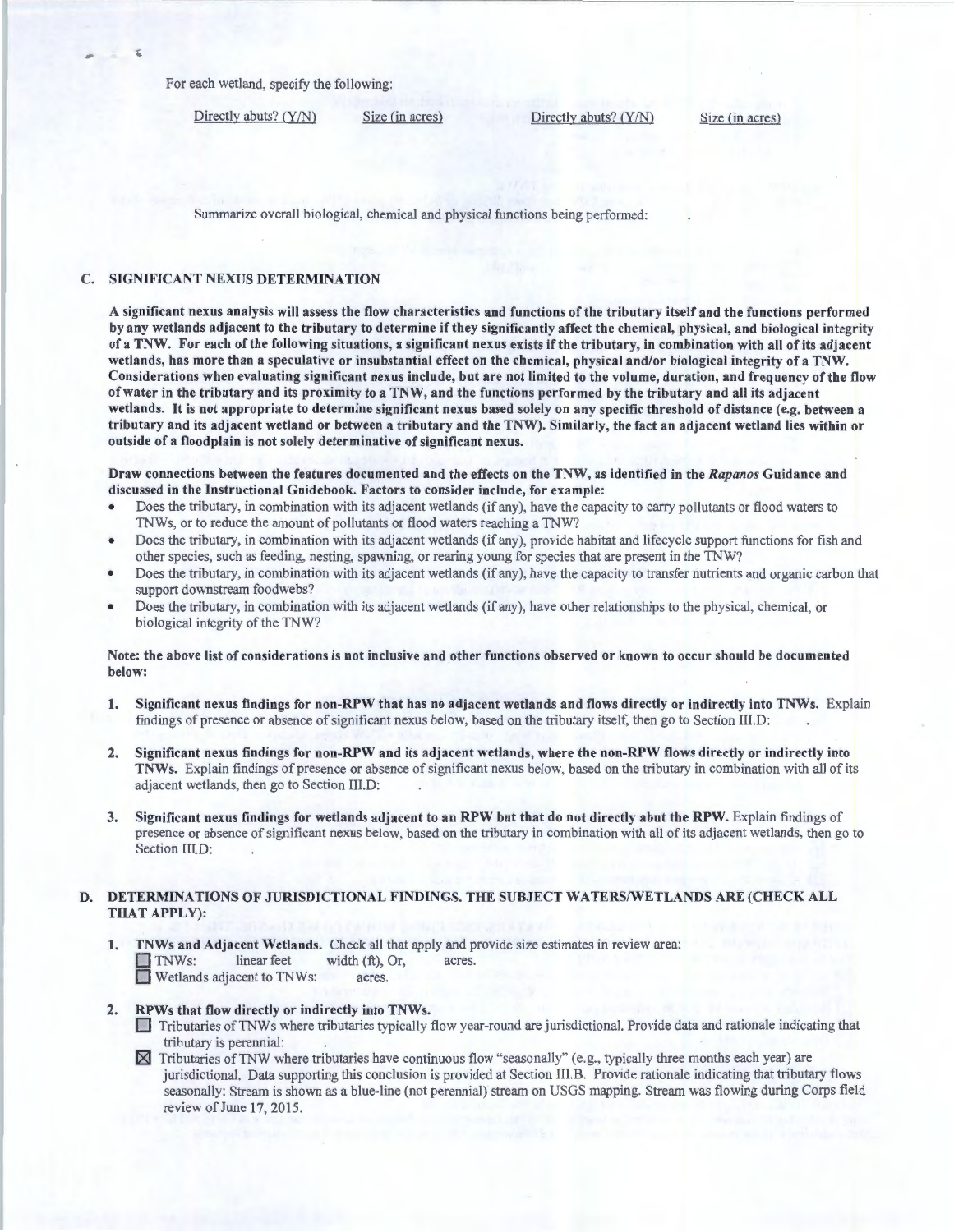Provide estimates for jurisdictional waters in the review area (check all that apply):<br>
Tributary waters: linear feet width  $(ft)$ .

- Tributary waters: linear feet<br>
Other non-wetland waters: acres.
	- Other non-wetland waters:
		- Identify type(s) of waters:

## 3. Non-RPWs<sup>8</sup> that flow directly or indirectly into TNWs.

Waterbody that is not a TNW or an RPW, but flows directly or indirectly into a TNW, and it has a significant nexus with a TNW is jurisdictional. Data supporting this conclusion is provided at Section III.C.

Provide estimates for jurisdictional waters within the review area (check all that apply):

- Tributary waters: linear feet width (ft).
- Other non-wetland waters: acres.
	- Identify type(s) of waters:

## Wetlands directly abutting an RPW that flow directly or indirectly into TNWs.

 $[8]$  Wetlands directly abut RPW and thus are jurisdictional as adjacent wetlands.

- 0 Wetlands directly abutting an RPW where tributaries typically flow year-round. Provide data and rationale indicating that tributary is perennial in Section III.D.2, above. Provide rationale indicating that wetland is directly abutting an RPW:
- [81 Wetlands directly abutting an RPW where tributaries typically flow "seasonally." Provide data indicating that tributary is seasonal in Section lII.B and rationale in Section III.D.2, above. Provide rationale indicating that wetland is directly abutting an RPW: Wetlands were observed to be abutting, i.e touching, the stream during Corps field review of June 17, 2015.

Provide acreage estimates for jurisdictional wetlands in the review area: 0.1 acres.

- 5. Wetlands adjacent to but not directly abutting an RPW that flow directly or indirectly into TNWs.
	- 0 Wetlands that do not directly abut an RPW, but when considered in combination with the tributary to which they are adjacent and with similarly situated adjacent wetlands, have a significant nexus with a TNW are jurisidictional. Data supporting this conclusion is provided at Section III.C.

Provide acreage estimates for jurisdictional wetlands in the review area: acres.

## 6. Wetlands adjacent to non-RPWs that flow directly or indirectly into TNWs.

Wetlands adjacent to such waters, and have when considered in combination with the tributary to which they are adjacent and with similarly situated adjacent wetlands, have a significant nexus with a TNW are jurisdictional. Data supporting this conclusion is provided at Section III.C.

Provide estimates for jurisdictional wetlands in the review area: 0.5 acres.

#### 7. Impoundments of jurisdictional waters.<sup>9</sup>

As a general rule, the impoundment of a jurisdictional tributary remains jurisdictional.

- Demonstrate that impoundment was created from "waters of the U.S.," or
- Demonstrate that water meets the criteria for one of the categories presented above (1-6), or

Demonstrate that water is isolated with a nexus to commerce (see E below).

E. ISOLATED [INTERSTATE OR INTRA-STATE] WATERS, INCLUDING ISOLATED WETLANDS, THE USE, DEGRADATION OR DESTRUCTION OF WHICH COULD AFFECT INTERSTATE COMMERCE, INCLUDING ANY SUCH WATERS (CHECK ALL THAT APPLY):<sup>10</sup><br>which are or could be used by interstate or foreign t<br>from which fish or shellfish are or could be taken as

which are or could be used by interstate or foreign travelers for recreational or other purposes.

- □ from which fish or shellfish are or could be taken and sold in interstate or foreign commerce. which are or could be used for industrial purposes by industries in interstate commerce. which are or could be used for industrial purposes by industries in interstate commerce.<br>Interstate isolated waters. Explain:
- Interstate isolated waters. Explain:
- Other factors. Explain:

<sup>&</sup>lt;sup>8</sup>See Footnote #3.

<sup>&</sup>lt;sup>9</sup> To complete the analysis refer to the key in Section III.D.6 of the Instructional Guidebook.

<sup>&</sup>lt;sup>10</sup> Prior to asserting or declining CWA jurisdiction based solely on this category, Corps Districts will elevate the action to Corps and EPA HQ for review consistent with the process described in the Corps/EPA *Memorandum Regarding CWA Act Jurisdiction Following Rapanos.*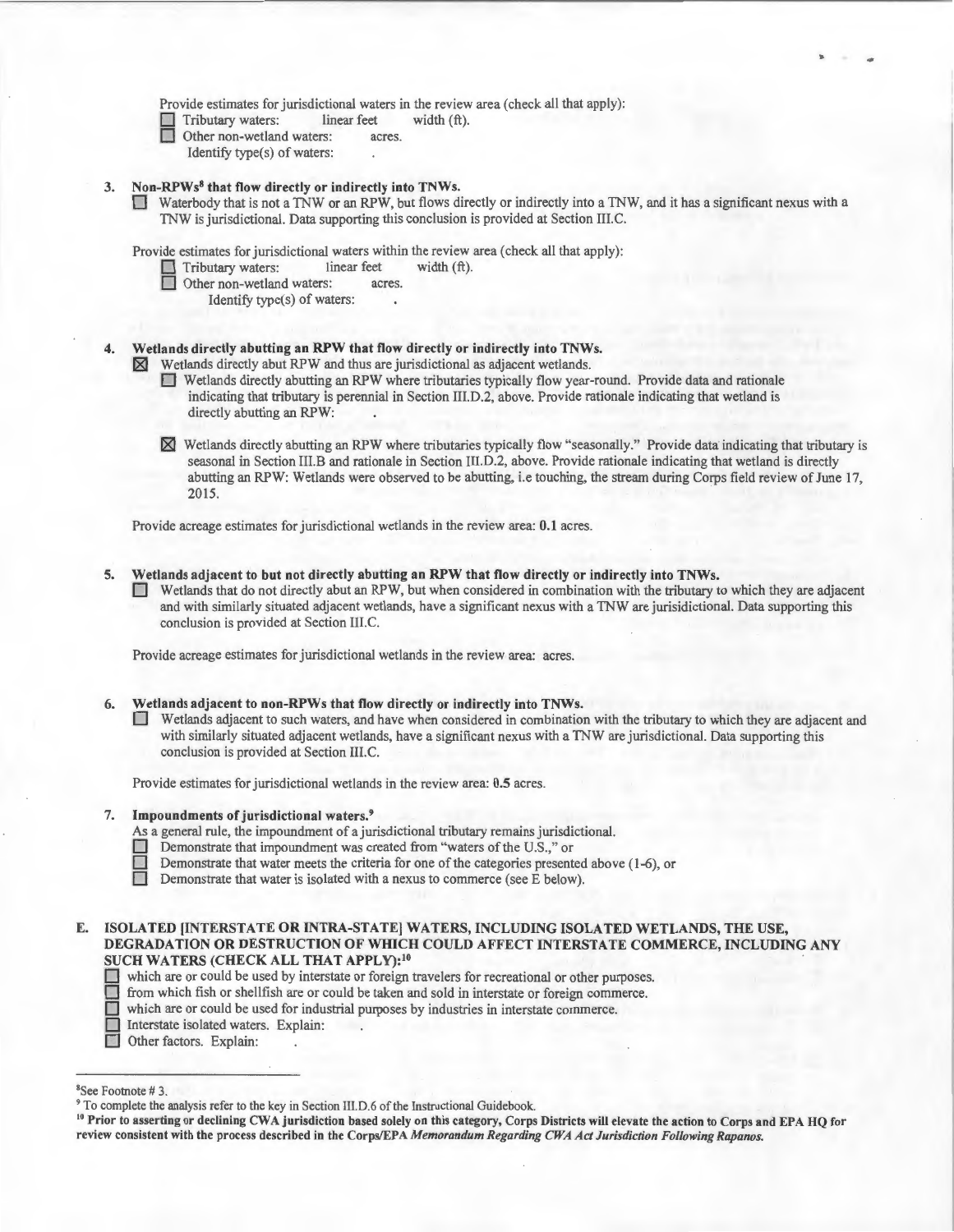|    | Identify water body and summarize rationale supporting determination:                                                                                                                                                                                                                                                                                                                                                                                                                                                                                                                                                                                                                                                                                                                                     |
|----|-----------------------------------------------------------------------------------------------------------------------------------------------------------------------------------------------------------------------------------------------------------------------------------------------------------------------------------------------------------------------------------------------------------------------------------------------------------------------------------------------------------------------------------------------------------------------------------------------------------------------------------------------------------------------------------------------------------------------------------------------------------------------------------------------------------|
|    | Provide estimates for jurisdictional waters in the review area (check all that apply):<br>Tributary waters:<br>linear feet<br>width $(ft)$ .<br>Other non-wetland waters:<br>acres.<br>Identify type(s) of waters:<br>Wetlands: acres.                                                                                                                                                                                                                                                                                                                                                                                                                                                                                                                                                                    |
| F. | NON-JURISDICTIONAL WATERS, INCLUDING WETLANDS (CHECK ALL THAT APPLY):<br>If potential wetlands were assessed within the review area, these areas did not meet the criteria in the 1987 Corps of Engineers<br>200<br>Wetland Delineation Manual and/or appropriate Regional Supplements.<br>Review area included isolated waters with no substantial nexus to interstate (or foreign) commerce.<br>Prior to the Jan 2001 Supreme Court decision in "SWANCC," the review area would have been regulated based solely on the<br>"Migratory Bird Rule" (MBR).<br>Waters do not meet the "Significant Nexus" standard, where such a finding is required for jurisdiction. Explain:<br>Other: (explain, if not covered above):                                                                                  |
|    | Provide acreage estimates for non-jurisdictional waters in the review area, where the sole potential basis of jurisdiction is the MBR<br>factors (i.e., presence of migratory birds, presence of endangered species, use of water for irrigated agriculture), using best professional<br>judgment (check all that apply):<br>Non-wetland waters (i.e., rivers, streams):<br>linear feet<br>width (ft).<br>Lakes/ponds:<br>acres.<br>Other non-wetland waters:<br>acres. List type of aquatic resource:<br>Wetlands:<br>acres.                                                                                                                                                                                                                                                                             |
|    | Provide acreage estimates for non-jurisdictional waters in the review area that do not meet the "Significant Nexus" standard, where such<br>a finding is required for jurisdiction (check all that apply):<br>Non-wetland waters (i.e., rivers, streams):<br>linear feet.<br>width $(ft)$ .<br>Lakes/ponds:<br>acres.<br>Other non-wetland waters:<br>acres. List type of aquatic resource:<br>Wetlands:<br>acres.                                                                                                                                                                                                                                                                                                                                                                                        |
|    | <b>SECTION IV: DATA SOURCES.</b>                                                                                                                                                                                                                                                                                                                                                                                                                                                                                                                                                                                                                                                                                                                                                                          |
|    | A. SUPPORTING DATA. Data reviewed for JD (check all that apply - checked items shall be included in case file and, where checked<br>and requested, appropriately reference sources below):<br>Maps, plans, plots or plat submitted by or on behalf of the applicant/consultant:McCarthy & Associates.<br>$\boxtimes$<br>Data sheets prepared/submitted by or on behalf of the applicant/consultant.<br>M<br>$\boxtimes$ Office concurs with data sheets/delineation report.<br>□ Office does not concur with data sheets/delineation report.<br>Data sheets prepared by the Corps:<br>Corps navigable waters' study:<br>U.S. Geological Survey Hydrologic Atlas:<br>USGS NHD data.<br>USGS 8 and 12 digit HUC maps.                                                                                       |
|    | U.S. Geological Survey map(s). Cite scale & quad name: 1:24,000 Round Bay Quadrangle.<br>$\boxtimes$<br>USDA Natural Resources Conservation Service Soil Survey. Citation: Web Soil Survey -National Cooperative Soil Survey located<br>$\bowtie$<br>at http://websoilsurvey.sc.egov.usda.gov/App/WebSoilSurvey.aspx<br>X National wetlands inventory map(s). Cite name: U.S. Fish and Wildlife Service. National Wetlands Inventory website. U.S.<br>Department of the Interior, Fish and Wildlife Service, Washington, D.C. http://www.fws.gov/wetlands/Data/Mapper.html<br>State/Local wetland inventory map(s):<br>FEMA/FIRM maps:<br>100-year Floodplain Elevation is:<br>(National Geodectic Vertical Datum of 1929)<br>Photographs: $\Box$ Aerial (Name & Date):<br>or $\Box$ Other (Name & Date): |
|    | Previous determination(s). File no. and date of response letter:<br>Applicable/supporting case law:<br>Applicable/supporting scientific literature:<br>⊠<br>Other information (please specify):Corps field review of June 17, 2015.                                                                                                                                                                                                                                                                                                                                                                                                                                                                                                                                                                       |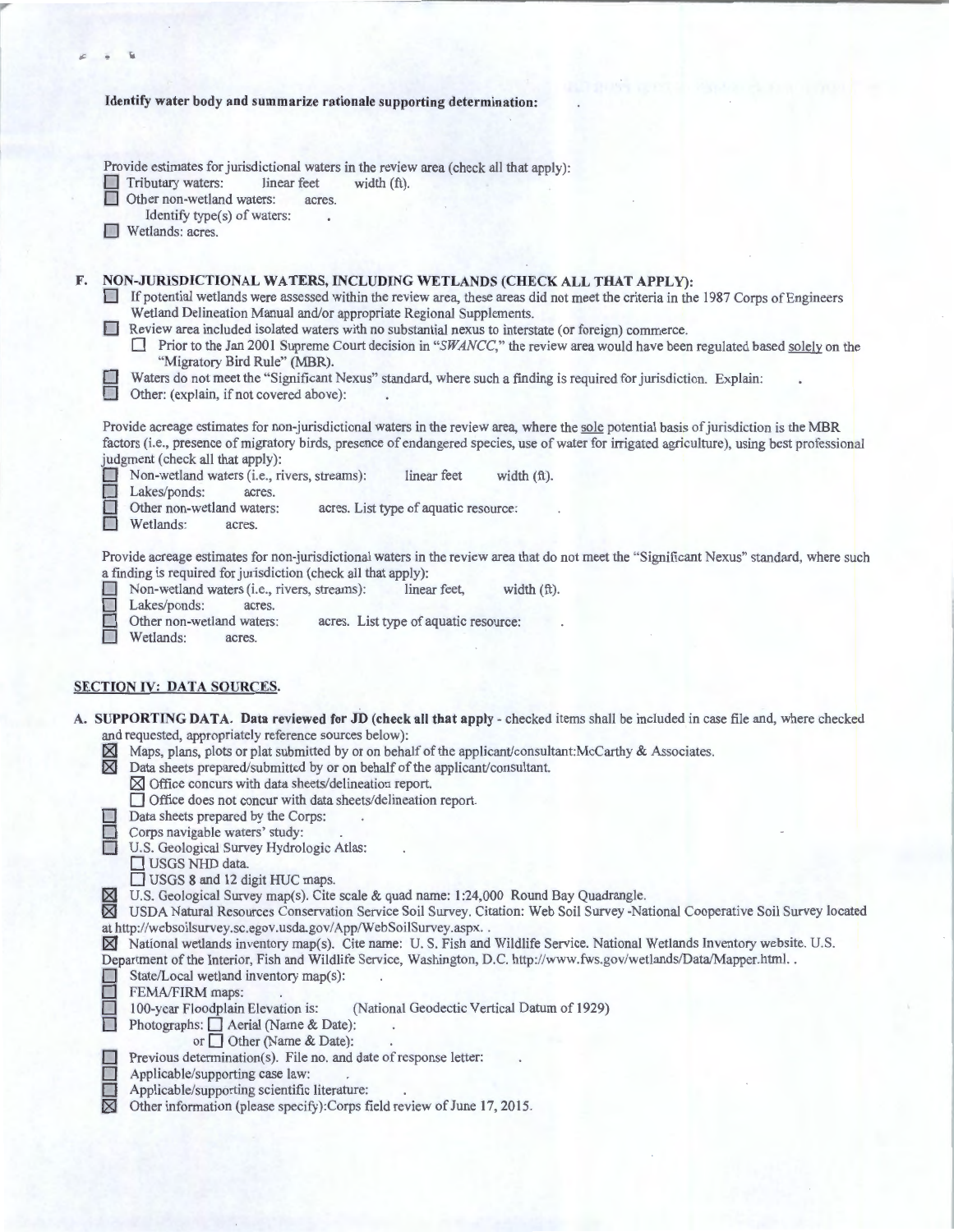## B. ADDITIONAL COMMENTS TO SUPPORT JD:

,

centary research and interface control applications of the automobile 

a misse of the movement come support with a conservation of the movements